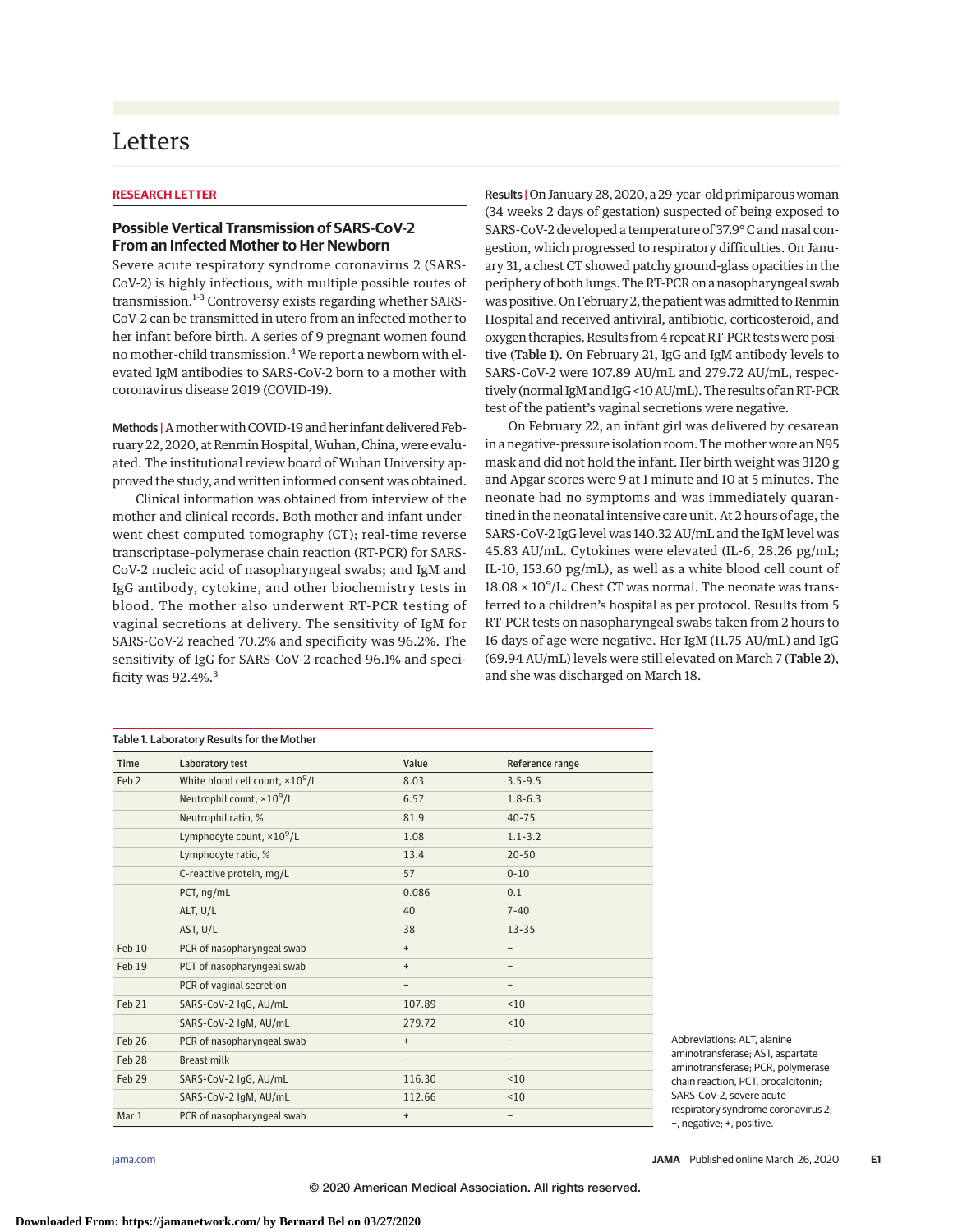| Time   | Laboratory test                          | Value                    | Reference range          |
|--------|------------------------------------------|--------------------------|--------------------------|
| Feb 22 | White blood cell count, $\times 10^9$ /L | 18.08                    | $3.5 - 9.5$              |
|        | Neutrophil count, ×10 <sup>9</sup> /L    | 13.46                    | $1.8 - 6.3$              |
|        | Neutrophil ratio, %                      | 74.5                     | $40 - 75$                |
|        | Lymphocyte count, ×10 <sup>9</sup> /L    | 2.89                     | $1.1 - 3.2$              |
|        | Lymphocyte ratio, %                      | 16.00                    | $20 - 50$                |
|        | C-reactive protein, mg/L                 | < 5.0                    | $0 - 10$                 |
|        | PCT, ng/mL                               | 0.137                    | < 0.1                    |
|        | ALT, U/L                                 | 11                       | $7 - 40$                 |
|        | AST, U/L                                 | 65                       | $13 - 35$                |
|        | Total bilirubin, µmol/L                  | 44.2                     | $0 - 23$                 |
|        | Direct bilirubin, µmol/L                 | 7.5                      | $0 - 8.0$                |
|        | Creatine kinase, U/L                     | 937                      | 40-200                   |
|        | Lactate dehydrogenase, U/L               | 629                      | 120-250                  |
|        | Glucose, mmol/L                          | 2.91                     | $3.9 - 6.1$              |
|        | Potassium, mmol/L                        | 4.88                     | $3.5 - 5.3$              |
|        | IL-6, $pg/mL$                            | 28.26                    | $\leq$ 20.0              |
|        | $IL-10$ , pg/mL                          | 153.60                   | $\leq 5.9$               |
|        | SARS-CoV-2 IgG, AU/mL                    | 140.32                   | < 10                     |
|        | SARS-CoV-2 IgM, AU/mL                    | 45.83                    | ~10                      |
| Feb 24 | PCR of nasopharyngeal swab               | $\qquad \qquad -$        | $\overline{\phantom{0}}$ |
| Feb 27 | PCR of nasopharyngeal swab               | $\qquad \qquad -$        | $\overline{\phantom{0}}$ |
| Mar 1  | PCR of nasopharyngeal swab               | $\overline{\phantom{0}}$ |                          |
| Mar 6  | PCR of nasopharyngeal swab               | -                        |                          |
| Mar 7  | SARS-CoV-2 IgG, AU/mL                    | 69.94                    | ~10                      |
|        | SARS-CoV-2 IgM, AU/mL                    | 11.75                    | < 10                     |
| Mar 9  | PCR of nasopharyngeal swab               | $\qquad \qquad -$        | -                        |

Abbreviations: ALT, alanine aminotransferase; AST, aspartate aminotransferase; PCR, polymerase chain reaction; PCT, procalcitonin; SARS-CoV-2, severe acute respiratory syndrome coronavirus 2; -, negative.

On February 28, themother's breastmilk had a negativeRT-PCR test result. On February 29, her IgG level was 116.30 AU/mL and her IgM level was 112.66 AU/mL. A CT examination showed moderate resolution of the ground-glass opacities.

Discussion | A neonate born to a mother with COVID-19 had elevated antibody levels and abnormal cytokine test results 2 hours after birth. The elevated IgM antibody level suggests that the neonate was infected in utero. IgM antibodies are not transferred to the fetus via the placenta.<sup>2</sup> The infant potentially could have been exposed for 23 days from the time of the mother's diagnosis of COVID-19 to delivery. The laboratory results displaying inflammation and liver injury indirectly support the possibility of vertical transmission. Although infection at delivery cannot be ruled out, IgM antibodies usually do not appear until 3 to 7 days after infection, and the elevated IgM in the neonate was evident in a blood sample drawn 2 hours after birth. Also, the mother's vaginal secretions were negative for SARS-CoV-2. The infant's repeatedly negative RT-PCR test results on nasopharyngeal swabs are difficult to explain, although these tests are not always positive with infection. IgG antibodies can be transmitted to the fetus through the placenta and appear later than IgM. Therefore, the elevated IgG level may reflect maternal or infant infection.

Limitations of this report include the single case and that no PCR testing of amniotic fluid or placenta was performed.

Additional examination of maternal and newborn samples should be done to confirm this preliminary observation.

Lan Dong, MD Jinhua Tian, MD Songming He, MD Chuchao Zhu, MD Jian Wang, MD Chen Liu, MD Jing Yang, MD

**Author Affiliations:** Department of Obstetrics & Gynecology, Renmin Hospital of Wuhan University, Wuhan, Hubei, China (Dong, Tian, He, Yang); Department of Obstetrics and Gynecology, General Hospital of Central Command Theater in PLA, Wuhan, Hubei, China (Zhu); Department of Radiology, First Affiliated Hospital to Army Medical University, Chongqing, China (Wang, Liu).

**Corresponding Authors:** Jing Yang, MD, Department of Obstetrics & Gynecology, Renmin Hospital of Wuhan University, 283 Jiefang Rd, Wuhan, Hubei 430060, China [\(13507182023@163.com\)](mailto:13507182023@163.com); Chen Liu, MD, Department of Radiology, First Affiliated Hospital to Army Medical University, 30 Gao Tan Yan St, Chongqing 400038, China [\(liuchen@aifmri.com\)](mailto:liuchen@aifmri.com).

**Published Online:** March 26, 2020. doi[:10.1001/jama.2020.4621](https://jamanetwork.com/journals/jama/fullarticle/10.1001/jama.2020.4621?utm_campaign=articlePDF%26utm_medium=articlePDFlink%26utm_source=articlePDF%26utm_content=jama.2020.4621)

**Author Contributions:** Drs Liu and Yang had full access to all of the data in the study and take responsibility for the integrity of the data and the accuracy of the data analysis. Drs Dong and Tian contributed equally to the study. Drs Liu and Yang contributed equally as senior authors.

Concept and design: Wang, Liu, Yang. Acquisition, analysis, or interpretation of data: Dong, Tian, He, Zhu.

Drafting of the manuscript: Dong, Tian, He, Zhu, Liu.